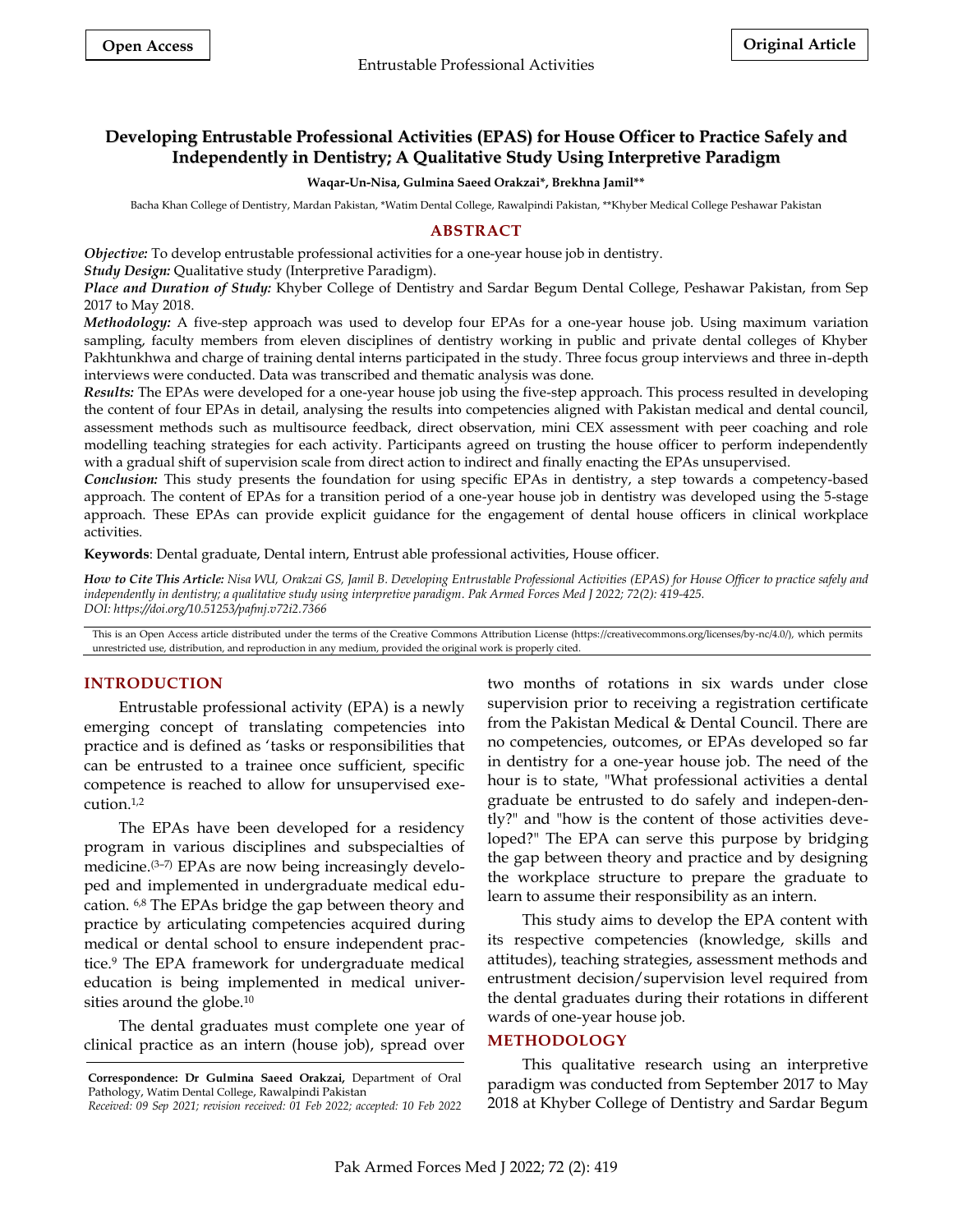Dental College, Peshawar. Ethical approval was obtained from Khyber Medical University Research and Ethics Board (No. DIR/KMU-EB/DE/000420). Permission was granted from the in-charge/director of constituent institutes.

**Inclusion Criteria**: Experts in all the eleven disciplines of dentistry with more than two years of experience working in either public or private sectors having at least a certificate in medical education were included in the study.

**Exclusion Criteria**: Participants who were not specialized or other than a specialist in dentistry were excluded from the study.

Informed consent was obtained from all participants and ensured the confidentiality of responses. Views and opinions of respondents were used to develop detailed content for four EPAs in dentistry for one year of house job. The purposive sampling technique was used with the maximum variation technique.

A five-step approach by Ole Ten Cate *et al*, <sup>2</sup> was used for developing EPAs. Step 1: Select the EPA topic and map of competencies with PMDC. Step 2: Develop the EPA content by collecting qualitative focus groups and individual interview data from participants. Step 3: Seek feedback on the transcript from participants. Step 4: Draft the EPAs based on thematic analysis of collected data to populate domains in accepted EPA format. Step 5: Refine and finalise the EPAs.<sup>6</sup>

All the transcripts were reviewed and coded. Using an open coding technique, text analysis was done (word repetitions, key-indigenous terms, and keywords-in contexts). Data collection and analysis were done at the same time.

### **RESULTS**

This section presents the process of developing the content of five EPAs. We discussed the findings by dividing this section into four with statements respondents used, enhancing the presentation of the results. The tabulated format for EPAs and their content is given below from Table- I & IV.

### **Theme-I: Knowledge, Skill and Attitude to Enact Entrust Able Professional Activities**

The key elements identified in developing the content were the basic knowledge of gathering and interpreting information, patient care skills, problemsolving, and professionally managing the common disease in a clinical setting. Interestingly participants highlighted when they should learner refer as in case of emergency and avoid any complication. "Most of the

systemic problems have oral implications of manifestations by taking appropriate history & also presume chance of an emergency. "Oral surgeon should be a "safe surgeon" He should address all his apprehensions and answer all his questions before carrying out a procedure. Document the findings. Control crossinfection, the most important thing is to know when you not to operate. Ask for opinion wherever needed."

An interesting finding also presents participants' consensus on reporting medico-legal cases and writing referral letters. With this, the participants also stressed the limitation of learners.

A Dentist should be a doctor" He should know the disease consequences. He should understand what limitation is..when not to put his hand when to pull the breaks, and when to refer to."

### **Theme II: Assessment Methodology and Tools**

Participants agreed that the assessment should be ongoing, and the house officer's performance should be assessed against each EPA. However, respondents suggested using assessment tools in accordance with the setting and resources available, e.g., direct observation, mini CEX, case-based discussion and Multisource feedback. Very few suggested to have created portfolios and reflected upon their practices.

"You should check their time and again and observe them doing the task get multisource feedback. There should be a checklist measuring attitudes as well. I would suggest that the student make their portfolios in which they can write the cases they have encountered, their experiences and reflections."

## **Theme-III: Teaching Strategy**

Two themes emerged labelled under the heading of how to "do it yourself."

"*Watch how I do it* "assigning this responsibility to the resident or senior house officer to observe, help and report."

The finding in this study identified two ways of teaching either by role modelling and appointing junior staff. Interestingly the participants presented an idea of *a "Learners toolbox"*comprising learning materials, books, verbal guidance, tasks/presenta-tions, penalties, courses, workshops and skill-share boot camps. "High dependency patients, patients with psychological diseases, handicapped, they need more care. Alternatively, the house officer is less confident"and a situation like"..any accidental happening in surgery/ increased bleeding, tissue damage, excessively bone cutting, unfavourable fractures. Then you should take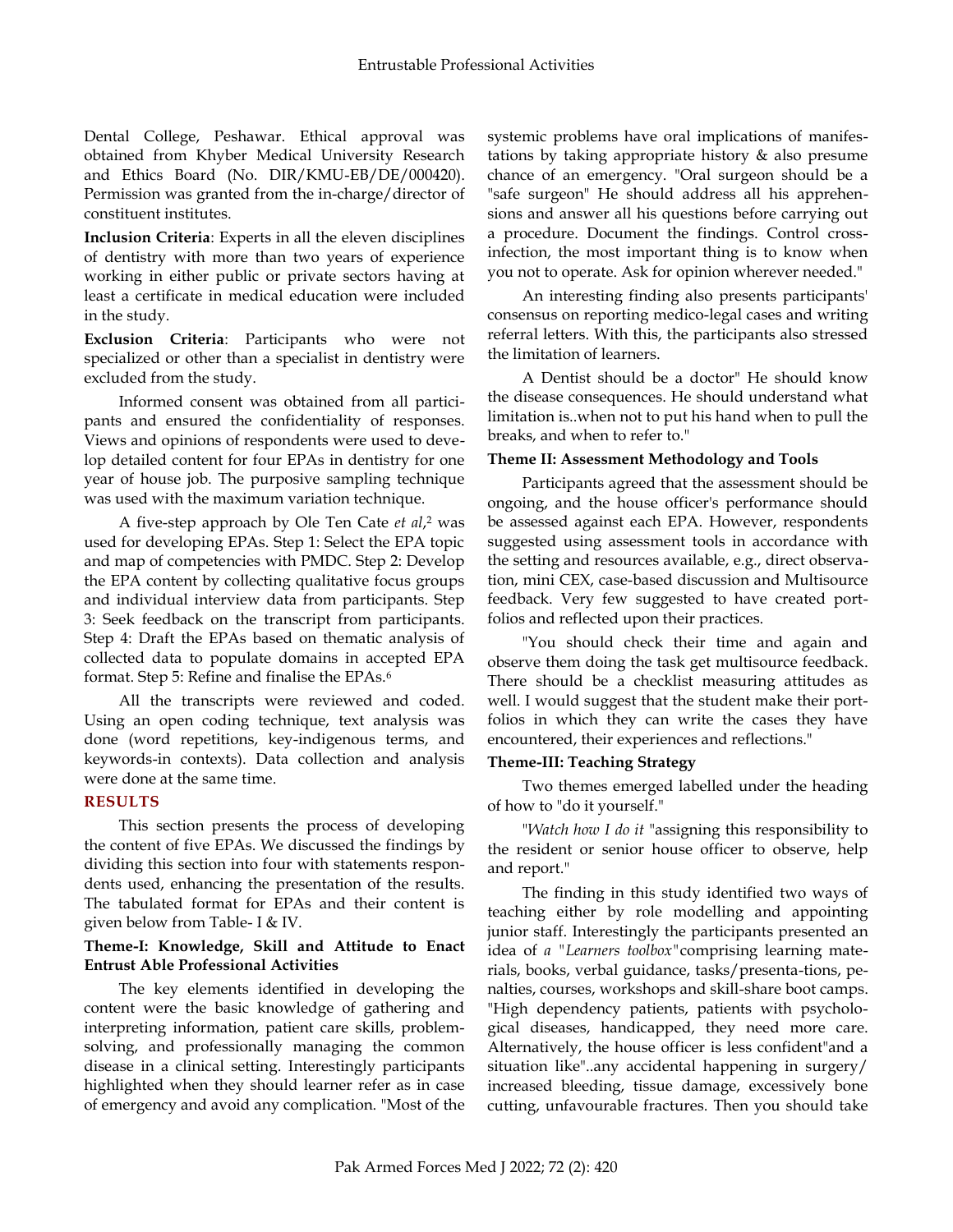over, taking the patient in confidence and at the same time teaching and supervising the house officer."

### **Theme-IV: Developing Trust and Entrustment Decision**

There was a consensus that the assessor should keep track of learner performance reports. "Supervision is a teamwork"and"Responsibility always lies on complex procedures (dental emergencies, e.g. syncope, excessive bleeding, allergy, complicated extractions, restorative and endodontic procedures)". Secondly ", Procedure should be divided into chunks so that it could be learned and practised easily". It was agreed that in the end, all house officers attain a similar level of proficiency by their second or third week with continuous practice.

| Description             | Use the chief complaint, gather history and perform a complete head and neck exam appropriate to the<br>context within a reasonable time frame in the following circumstances:                                          |
|-------------------------|-------------------------------------------------------------------------------------------------------------------------------------------------------------------------------------------------------------------------|
|                         | • Common chief complaint (e.g., toothache, fever, tooth or mucosal discolouration, trauma, swelling, crooked<br>teeth)                                                                                                  |
|                         | • The patient may have underlying medical problems (e.g., chronic conditions such as hypertension,                                                                                                                      |
|                         | COPD/asthma, or diabetes).                                                                                                                                                                                              |
|                         | Follow Protocols and Guidelines of History Taking and Clinical Examination. The encounter with the patient                                                                                                              |
| Limitation              | should be conducted with respect, in a manner sensitive to the patient's circumstances, including                                                                                                                       |
|                         | sexual/gender orientation, cultural/religious beliefs respecting privacy. Supervise Him Closely (SPC) in case<br>the patient is Handicapped or has Systemic Illnesses or Lack of Knowledge, Low Self Esteem of learner. |
|                         | <b>I.II.V PMDC</b>                                                                                                                                                                                                      |
|                         | I. Clinical, Cognitive and Patient Care Skills (Skilful)                                                                                                                                                                |
| Competencies            | II. Scientific Knowledge for Good Medical Practice (Knowledgeable)                                                                                                                                                      |
|                         | V. Competencies related to Professional Attributes (Behavioural Sciences and Professionalism)                                                                                                                           |
|                         | Apply principles and Guidelines of History Taking and Clinical Examination within ethical boundaries<br>1.                                                                                                              |
|                         | Identify Oral Manifestations of Dental Emergencies and Systemic Illnesses                                                                                                                                               |
|                         | Examine Patients with Orofacial pain, Limited Mouth Opening (TMJ Examination) and Oral Lesion<br>3.                                                                                                                     |
| Competencies            | 4. Differentiate between the normal and abnormal Morphology of Teeth and Anatomy of the Oral Cavity.                                                                                                                    |
|                         | Identify Diseases and Malocclusions Related to Teeth and Oral Cavity Respectively.<br>5.                                                                                                                                |
|                         | 6. Relate Anatomy, Morphology and Pathology of Oral Cavity with Clinical Findings).                                                                                                                                     |
|                         | 7. Advise counsel, Educate and demonstrate to the Patient Hygiene Maintenance.                                                                                                                                          |
| <b>Assessment Tool</b>  | Direct Observation and Demonstration followed by Indirect Supervision and Feedback<br>Suggested tools: Mini CEX, OSCE                                                                                                   |
|                         | Attaching Senior (ATS), Assign Responsibility to Train or Demonstrating Staff (ARS), Junior Faculty Members                                                                                                             |
|                         | Supervise (JFS)                                                                                                                                                                                                         |
| <b>Observations for</b> | • Direct/ Chair Side Observation and Cross Checking with Question (CCQ)                                                                                                                                                 |
| Formal<br>Entrustment   | • Provide Feedback.                                                                                                                                                                                                     |
|                         | • Provide Learning Assistance, e.g. Reading Material, Verbal Guidance, Suggest Task/Assistance                                                                                                                          |
|                         | • Performing the activity multiple times independently                                                                                                                                                                  |
|                         | The activity will be entrusted at level 4 when the ward in charge or consultant or supervisor is confident that                                                                                                         |
| Entrustment             | the intern has the knowledge, skills, and attitude to enact this EPA by the end of 2 months of clinical rotation.                                                                                                       |
| Decisions               | The Head of the Department should document a final judgment after observing the intern/ house officer on                                                                                                                |
|                         | multiple observations, allowing them to practice independently.                                                                                                                                                         |

|  |  |  |  | Table-I: EPA1 Gather History and perform (extra and intra) oral examination of patient. |  |
|--|--|--|--|-----------------------------------------------------------------------------------------|--|
|  |  |  |  |                                                                                         |  |

top, yet a morbidity committee be established to track learner or house officers progress throughout internship program and document." Entrustment is a stepwise process based on multiple sources and multiple times, ensuring patient satisfaction.

Many participants have identified barriers in readiness to practice either because the intern is unaware of his limitations and abilities. Participants pointed out that training on simulators was essential to maintain patient safety in the early years. "They must go through a series of patients mostly ranging from simple procedures and at least observe or Manage

### **DISCUSSION**

This study provides insights into all dental specialists/experts in developing content for EPAs. Themes encompass interns' activities, responsibility, knowledge, skills and attitude required to enact those EPAs. It also sheds light on assessment methods and tools used to operationalize competencies recognized by PMDC, focusing on managing general common diseases, ensuring health and safety measures, and emphasizing patient education and communication with the health care team. A concept introduced by ten Cate, EPAs are descriptors of work aligned to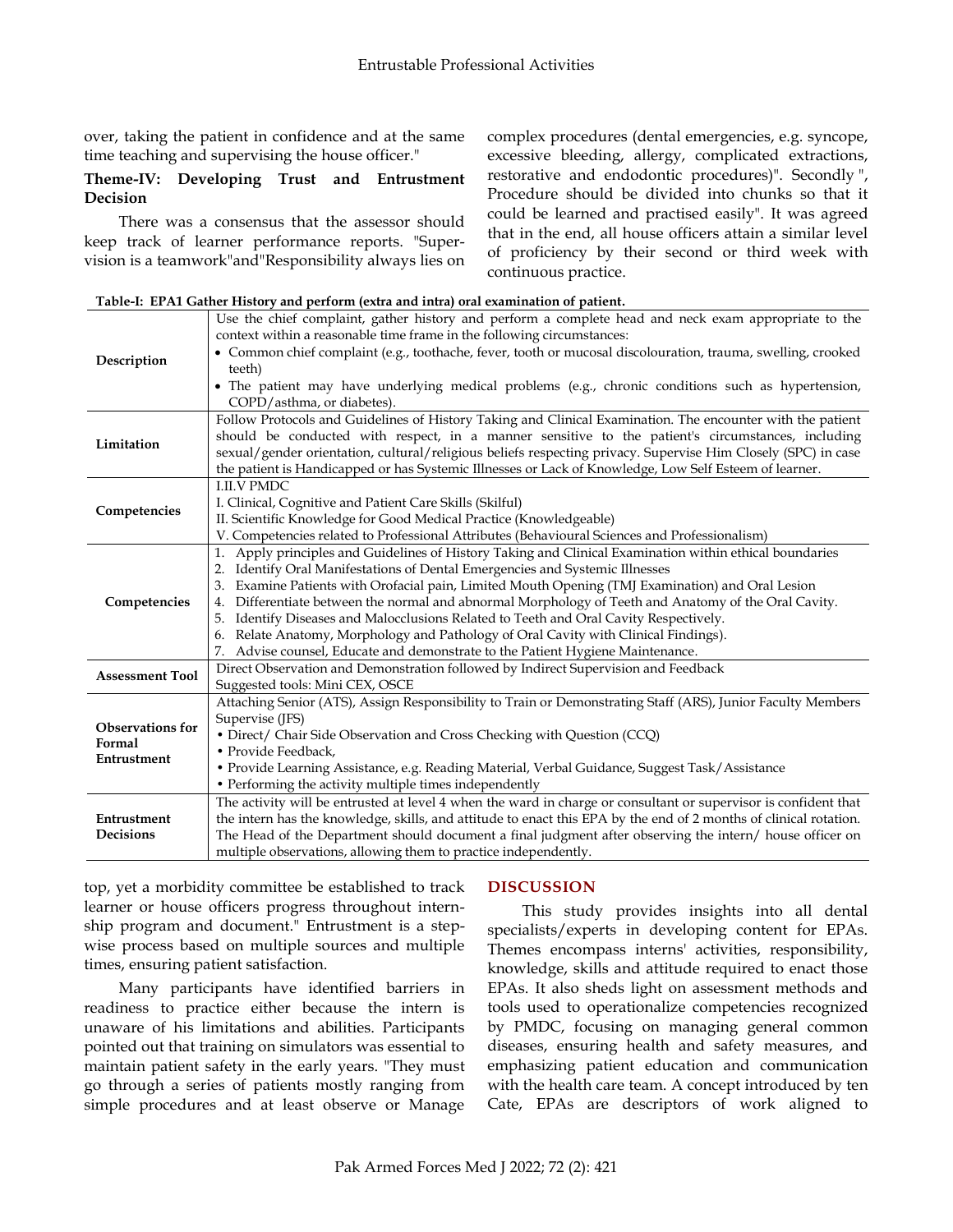competencies, providing a clear, meaningful interpretation of competency-based medical education implementing an outcome-based model.11-14

This study aimed to understand how EPAs are developed by interpreting the views and opinions of table was made with five competencies proposed by PMDC mapped and aligned with EPAs. Competencies included "I. Skillful, II. Knowledgeable, III. Community Heath Promoter, IV. Problem-solver and V. Behavioral Sciences and Professionalism".

**Table-II: EPA 2 Integrate information gathered about a patient to construct and prioritize differential diagnosis as well as propose a plan for common chief complaints.**

| Description                                      | The graduate formulates a list of possible diagnoses across clinical settings of seven disciplines<br>(prosthodontics, oral and maxillofacial surgery, operative dentistry and orthodontics, pedodontics,<br>periodontology, and oral medicine). The plan includes integrating history, oral examination and common<br>clinical presentations using a systematic approach, formulating a differential diagnosis and then arriving at a<br>possible diagnosis, including records and suggestions for next steps as appropriate (e.g., commonly ordered<br>diagnostic tests/imaging and initial treatment, medications etc.)                                                                   |  |  |  |  |  |
|--------------------------------------------------|----------------------------------------------------------------------------------------------------------------------------------------------------------------------------------------------------------------------------------------------------------------------------------------------------------------------------------------------------------------------------------------------------------------------------------------------------------------------------------------------------------------------------------------------------------------------------------------------------------------------------------------------------------------------------------------------|--|--|--|--|--|
| Limitation                                       | The house officer identifies patient demographics and other related factors (history of medical illness and<br>socioeconomic status) that may influence the diagnosis and prioritise.<br>The house officer should refer the patient with TMJ problem to oral medicine or any other concerned dept.<br>Careful supervision is required in the case of a high-risk patient.<br>Complex Procedures or emergencies recognised, for example, hemangioma or vascular tumour, are mistaken<br>for epulis.                                                                                                                                                                                           |  |  |  |  |  |
| Competencies                                     | I, II and IV PMDC<br>I. Clinical, Cognitive and Patient Care Skills (Skilful)<br>II. Scientific Knowledge for Good Medical Practice (Knowledgeable):<br>IV. Critical Thinking, Problem Solving and Reflective Practice (Problem-solver):                                                                                                                                                                                                                                                                                                                                                                                                                                                     |  |  |  |  |  |
| Sub<br>Competencies                              | 1. Collect and record clues from the patient and relate history Oral and Systemic Condition and Medical/<br>Dental Emergencies) with the current situation<br>2. Select and Interpret Specific and General Investigations to Arrive at Definite Diagnosis (e.g. Radiographs,<br>Biopsy, Blood Tests.)<br>3. Identify Common Diseases and recognise Its Consequences Common Diseases, Dysfunction, and<br>Infections Of oral hard and soft structures (teeth Periodontium, Pulp, Bone, TMJ) and oral mucosa<br>4. Differentiate between Normal and Abnormal Features of Oral Hard and Soft Tissues.<br>5. Construct a management plan and select treatment options, and prescribe medication. |  |  |  |  |  |
| Assessment                                       | This EPA should be assessed by direct observation of the house officer during ward rounds, a patient<br>encounter review, and a Checklist for grading Case-Based Discussion or Question and answer sessions in<br>OSPE/OSCE.                                                                                                                                                                                                                                                                                                                                                                                                                                                                 |  |  |  |  |  |
| <b>Observations for</b><br>Formal<br>Entrustment | 1. Direct Observation/ Supervision<br>2. Assigning responsibility to junior faculty members, training medical officers or senior house officers to<br>supervise (Indirect Supervision/ Observation ARS)<br>3. Provide Learning Assistance, verbal guidance (Vg), Time, Reading material, Basic Science Lectures,<br>practical Guidelines, Case presentations, tasks or assignments<br>4. Feedback<br>5. Construct ten simple management plans and two complex cases for every rotation in OPD.                                                                                                                                                                                               |  |  |  |  |  |
| Entrustment<br>Decision                          | The activity will be entrusted at level 4 when the ward in charge or consultant or supervisor is confident that<br>the intern has the knowledge, skills, and attitude to enact this EPA by the end of 2 months of clinical<br>placement in OPD. Department in charge should document a final judgment after multiple observations.                                                                                                                                                                                                                                                                                                                                                           |  |  |  |  |  |

respondents or subject experts to develop detailed content and an entrustment scale for EPAs in dentistry for the year of House job. In contrast, this previous study used Delphi or the nominal group technique to identify EPAs rather than simply propose actual content for EPAs. (3) Four EPA Titles were selected and modified according to our setting following discussions with continuous feedback from the subject specialist. It was finalized after several discussions with the research team and with experts. A two-grid

House officers must practice cross-infection, and contamination control measures, follow established guidelines and apply those principles in daily practice. According to our study, core competency (procedures) operational items for dental graduates were similar to a study in Taiwan but with additional procedures related to orthodontics and pedodontology.<sup>16</sup> Dental referral was an unexpected finding and an essential aspect of our study. Participants believed that referring patients to a consultant for immediate and appropriate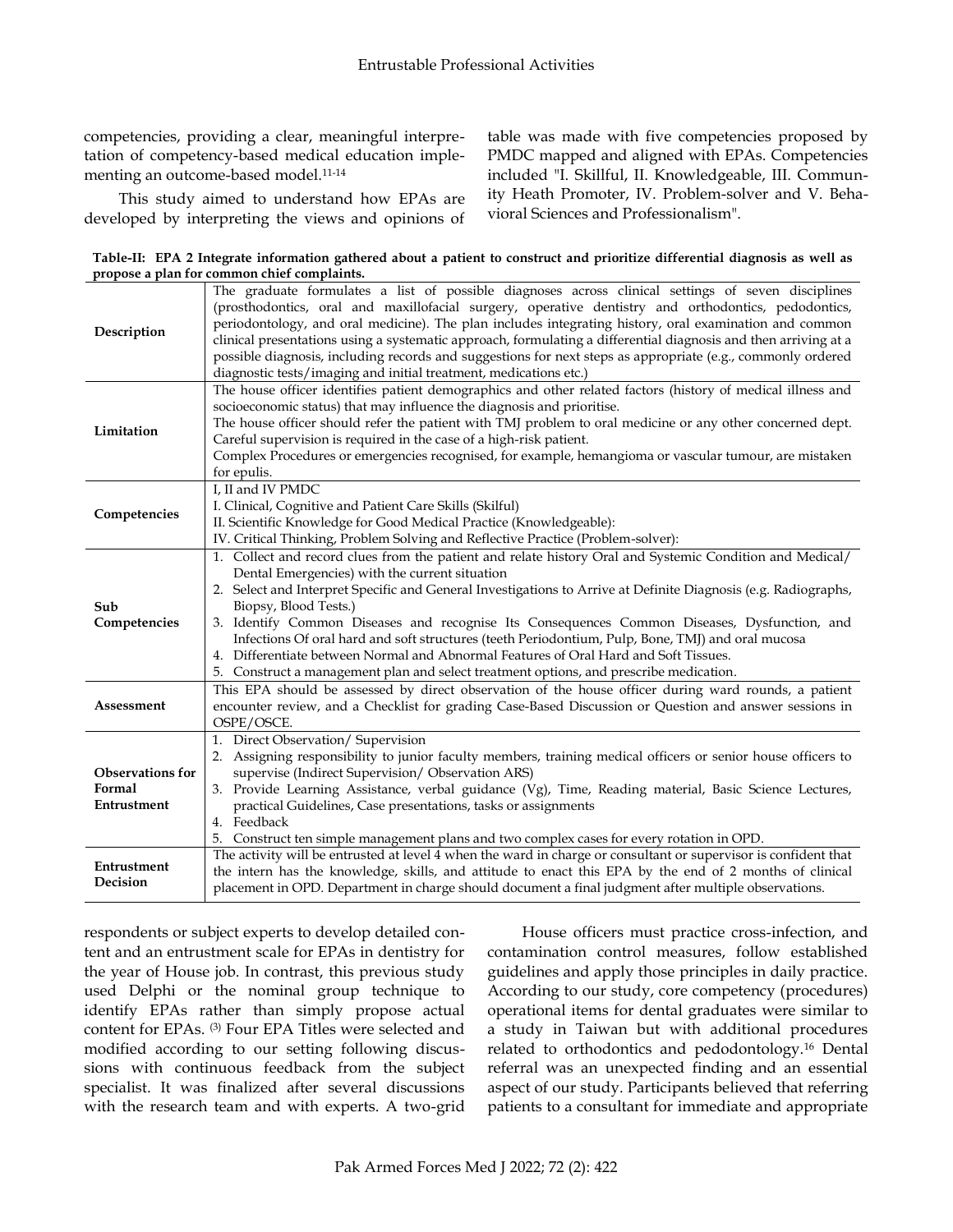management is an intern's limitation. A similar study explained referral to concerned departments and its importance.<sup>18</sup>

discussion, are widespread and best-investigated methods to assess interviewing and other communication skills.18,19,16 In our study, most participants

#### **Table-III: EPA3 Communicate information relevant to patients care with the patients and other health care team.**

| Description                               | Findings following a patient encounter (e.g., patient interview, physical exam, recommending and<br>interpreting test results) are organised and prioritised. The supervising clinician discussed and vetted<br>findings via oral presentation and then communicated with the health care team and the patients. The<br>information to be shared with the patient is clearly explained. Information includes diagnosis, management<br>plan, next steps, patient education, referral and procedures.                                                                                                                                                                                                                                                                                                                                                                                                                                                                                             |  |  |  |  |  |
|-------------------------------------------|-------------------------------------------------------------------------------------------------------------------------------------------------------------------------------------------------------------------------------------------------------------------------------------------------------------------------------------------------------------------------------------------------------------------------------------------------------------------------------------------------------------------------------------------------------------------------------------------------------------------------------------------------------------------------------------------------------------------------------------------------------------------------------------------------------------------------------------------------------------------------------------------------------------------------------------------------------------------------------------------------|--|--|--|--|--|
| Limitation                                | Written documentation is a 'MUST.' Call or referral may include the clinical setting other than where the<br>house officer is currently working (with other Departments). The encounter may include adult patients, child<br>or family members, and the health care team within and outside the Department. Observe when encountering<br>a High Dependency Patient, Patient with Psychological Diseases, Mental Depression, Anxiety. Handicapped,<br>Medically Compromised Patients Should Be Carefully monitored. Close supervision will be required to<br>manage complicated Patients (Angry or Impatient) and Medico-Legal, Emergency, Head Injury/ Road Traffic<br>Accident Case cases.                                                                                                                                                                                                                                                                                                     |  |  |  |  |  |
| Competencies                              | I, III, IV, V PMDC<br>I. Clinical, Cognitive and Patient Care Skills (Skillful)<br>III. Knowledge of Population Health and Health Systems (Community Health Promoter)<br>IV. Critical Thinking, Problem Solving and Reflective Practice (Problem-solver)<br>V Competencies related to Professional Attributes (Behavioral Sciences and Professionalism)                                                                                                                                                                                                                                                                                                                                                                                                                                                                                                                                                                                                                                         |  |  |  |  |  |
| Sub<br>Competencies                       | 1. Discuss the management plan with the supervisor/ senior faculty member<br>2. Communicate clearly<br>3. Write a referral note<br>4. Maintain patient records and handover to the other house officers in a proper manner conveying clear<br>information about the severity of the illness, patient demographics and wishes regarding care, a concise<br>medical history, current problems and issues, pertinent and pending laboratory, radiological and other<br>diagnostic information and follow up<br>5. Explain clearly and discuss the procedure and other treatment options with the patient using layman's<br>term<br>6. Write a prescription<br>7. Counsel the patient<br>8. Demonstrate empathy towards patients.<br>9. Write and communicate to the community about any disease creating awareness among the general<br>population via different means<br>10. Report medico-legal cases, if any.<br>This EPA can be assessed by<br>1. Direct Observation using a graded Checklist. |  |  |  |  |  |
| Assessment                                | 2. Multisource feedback<br>3. Written assessments and role plays can also be used.<br>1.4. Case-based discussion                                                                                                                                                                                                                                                                                                                                                                                                                                                                                                                                                                                                                                                                                                                                                                                                                                                                                |  |  |  |  |  |
| Observations<br>and Formal<br>Entrustment | 1. Perform three times under observation (Communicate Information to The Patient, To the Health Care Team<br>Member or Consultant and Referring Him to Another Department)<br>2. Feedback and counselling<br>3. Practice and Aid with role-playing on simulated patients (angry, sad etc.) until mid of clinical placement<br>4. Suggest any Reading material. For example, he should go back and read the protocols, and your toolbox<br>should include presentations, workshops on communication<br>5. Write five referral letters.                                                                                                                                                                                                                                                                                                                                                                                                                                                           |  |  |  |  |  |
| Entrustment<br>Decision                   | The activity will be entrusted at level 4 when the ward in charge or consultant is confident that the intern has<br>the knowledge, skills, and attitude to enact this EPA by the end of 2 months of clinical placement after<br>multiple observations.<br>Morbidity Committee/ Board established comprising experts with authority to permit house officers to<br>practice safely.                                                                                                                                                                                                                                                                                                                                                                                                                                                                                                                                                                                                              |  |  |  |  |  |

Feedback, mini CEX, DOPS, OSCE, and small group workshops, including role-play and interviews with actual patients, followed by feedback and recommended direct observation dividing the procedure into small chunks like history, examination, and chair side performances. Another study also reported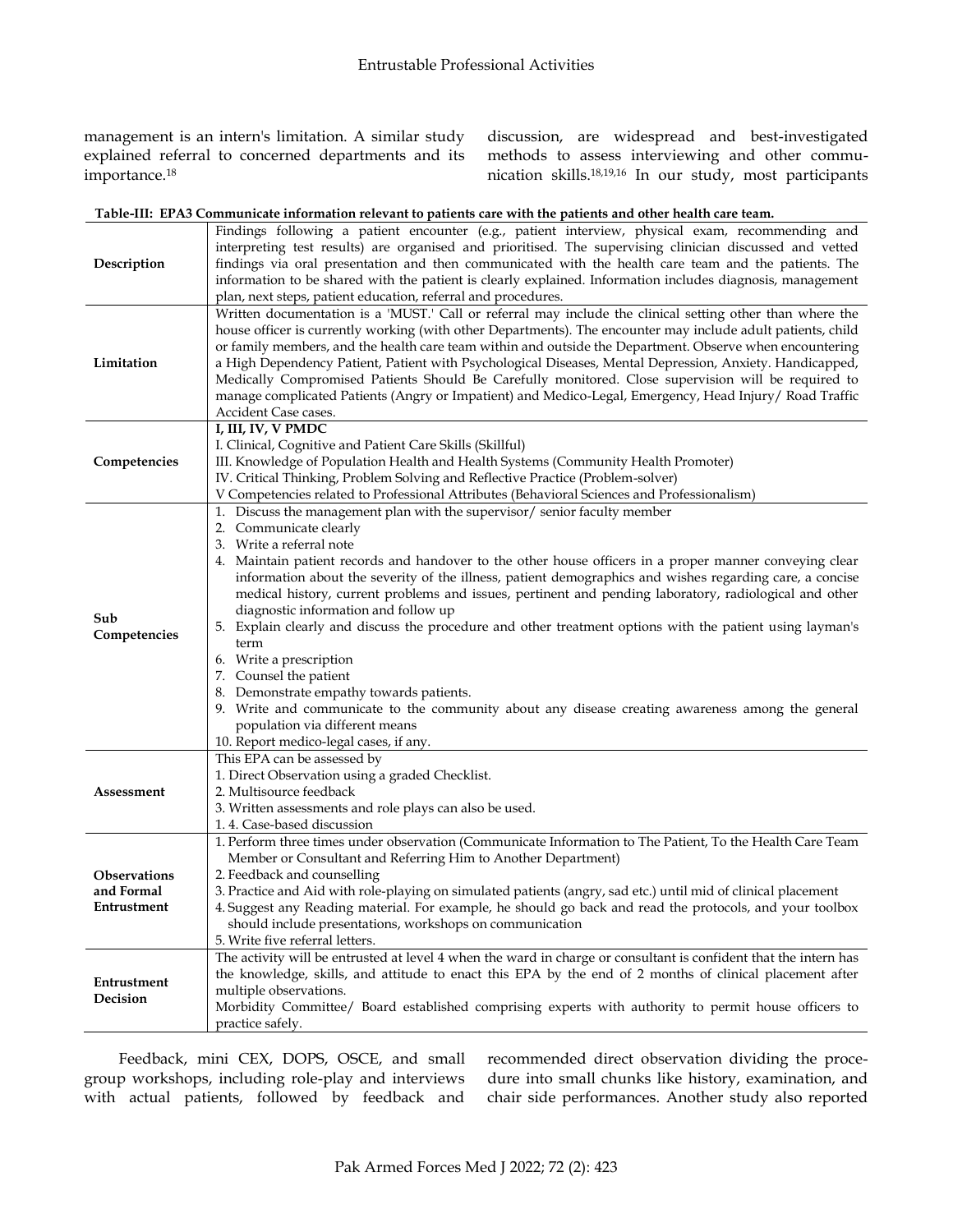that breaking down elements of a procedure into smaller components could be directly observed with different OSCE stations.<sup>20</sup>

house officer. Other studies have also recommended non-threatening peer coaching to facilitate cooperative learning and cognitive growth.<sup>21</sup>

**Table–IV: EPA 4 Follow protocols for general dental procedures.**

| Description                                         | The graduate follows protocols and applies the principles of best practices in various dental settings with<br>patients of various age groups, including children and their parents, adults and elderly individuals. The<br>procedures include Scaling, complex and straightforward Restoration of the tooth (fillings and Root canal<br>treatment), Administration of local anaesthesia, Non-Surgical tooth extraction, removable and fixed<br>appliances/prosthesis, orthodontic procedures, prescribing and dispensing drugs. The graduate<br>recognises his/her limitations and knows not to perform a procedure beyond their abilities.                                                                                                                                                                                                                                                                                               |
|-----------------------------------------------------|--------------------------------------------------------------------------------------------------------------------------------------------------------------------------------------------------------------------------------------------------------------------------------------------------------------------------------------------------------------------------------------------------------------------------------------------------------------------------------------------------------------------------------------------------------------------------------------------------------------------------------------------------------------------------------------------------------------------------------------------------------------------------------------------------------------------------------------------------------------------------------------------------------------------------------------------|
| Limitation                                          | Follow Departmental SOPs and Control cross-infection. Using instruments injudiciously should be<br>avoided. If the learner encounters any complication he cannot manage, refer the patient to the consultant<br>for time management. Close supervision is needed While Performing in the patient's mouth, mainly if the<br>procedure is Complicated or Complex for Patients that need special care, elderly with medical illness or<br>systemic disease, epileptic patients, patients on anticoagulants or any other medication that can affect the<br>treatment.                                                                                                                                                                                                                                                                                                                                                                          |
| Competencies                                        | I, II, III and V PMDC<br>Clinical, Cognitive and Patient Care Skills (Skilful)<br>Scientific Knowledge for Good Medical Practice (Knowledgeable):<br>٠<br>Knowledge of Population Health and Health Systems (Community Heath Promoter):<br>٠<br>V. Competencies related to Professional Attributes (Behavioral Sciences and Professionalism                                                                                                                                                                                                                                                                                                                                                                                                                                                                                                                                                                                                |
| <b>Sub Competencies</b>                             | 1. Follow required Departmental strategies and standard operating procedures for all the dental<br>procedures<br>2. Explain indications and contraindications of the drugs used<br>3. Communicate the benefits of the procedure<br>4. Explain post-treatment care and the precautions to the patient (adults and children)<br>5. Follow and implement best practices<br>6. Practice sterilisation and disinfection and control Cross Infection<br>7. Follow and practice the principles of sterilisation and disinfection<br>Control cross infection and practice health and safety measures, for example, wearing appropriate<br>8.<br>gloves and masks etc.<br>9. Document the findings<br>10. Educate the patient about the disease and its consequences addressing all apprehensions before<br>carrying out a procedure.<br>11. Counselling and Record-Keeping<br>12. 12. Recognise limitations, when not to operate and when to refer |
| Assessment                                          | This EPA should be assessed by<br>1. Direct observation (DOPS) using checklists<br>Multisource feedback and track student progress via Portfolios<br>2.<br>3. 3. Case-based discussion                                                                                                                                                                                                                                                                                                                                                                                                                                                                                                                                                                                                                                                                                                                                                     |
| <b>Observation for</b><br><b>Formal Entrustment</b> | 1. Feedback<br>2. Assign Responsibility to Supervise (ARS) Assistance given by either the senior house officer, senior<br>registrar, or any senior faculty member, Peer Assisted learning PAL and demonstrations.<br>3. Provide learning assistance. The toolbox should have journals, books, tasks and courses for house<br>officers<br>4. 4. Perform multiple times under direct observation before performing independently                                                                                                                                                                                                                                                                                                                                                                                                                                                                                                             |
| Decisions/<br>Judgements                            | The activity will be entrusted at level 4 when the ward in charge or consultant or supervisor is confident<br>that the intern has the knowledge, skills, and attitude to enact this EPA after multiple observations by the<br>end of 2 months of clinical placement. Morbidity Meeting will give the final judgement by tracking<br>students' overall performance.                                                                                                                                                                                                                                                                                                                                                                                                                                                                                                                                                                         |

This study found that the teaching strategy was broadly categorized in two ways. Chair side teaching or role modelling and peer coaching were used along with a few other methods. Study participants suggested a teaching strategy where pairing involves a senior house officer or junior faculty member with a new

In our study, the respondents have highlighted the learner's limitations and anticipated situations with examples where they would need close supervision. Ole ten Cates *et al*, 2 in their research, also stated that supervisors observe how the learner has achieved the task and judge how they could entrust the learner to